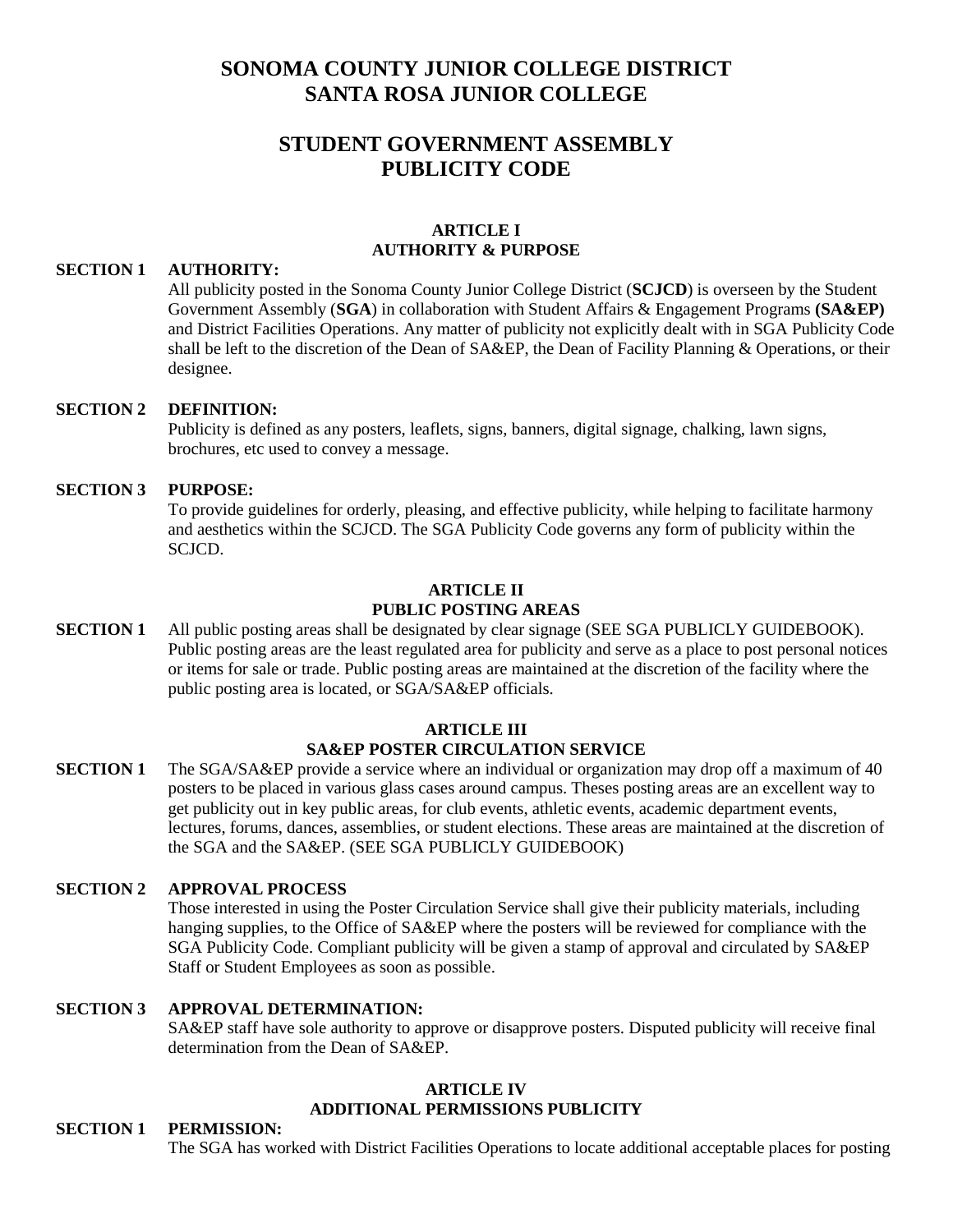publicity.(SEE SGA PUBLICLY GUIDEBOOK) Please contact the SA&EP to begin communications and for more information about additional areas that may be used for publicity.

# **SECTION 2 MOUNTING PUBLICITY:**

Posters will be fastened securely with fastening mechanisms that do no damage to the buildings nor leave any sort of residue. Appropriate fastening mechanism depends on the surface material of posting location. Examples are "painter's" tape, earthquake putty, or other non-permanent adhesives not harmful or detrimental to walls or surfaces, and tying with twine. Tacking is permitted on SA&EP administered bulletin boards only. Tacking of items on any other District property is permitted only with prior approval. SEE VIOLATIONS for a list of unacceptable forms of securing.

## **SECTION 3 SPECIAL PUBLICITY & EQUIPMENT:**

### **A. BANNERS:**

Banner display from buildings is permitted only after having been approved with SCJCD Facilities Operations and the Office of SA&EP. Banner displays are permitted as part of routine student tabling activities and when affixed to tables, backdrops, portable canopies, and when in compliance with all other limitations of this code.

## **B. LAWN SIGNS:**

Placement of any and all "Lawn Signs" shall require prior approval by SCJCD Facilities Operations in order to avoid damage to irrigation systems. Lawn signs must use bent-wire type stakes.

## **C. DIGITAL SIGNAGE:**

Around the Bertolini Student Services building are screens that display slides and short videos. These can be used for publicity, but will require additional more coordination.

#### **D. OTHER:**

Other media types not addressed in the SGA Publicity Code may only be used with prior approval.

### **SECTION 4 RESPONSIBILITY & REMOVAL OF PUBLICITY:**

It is the responsibility of the organization or individual with publicity to post acquire, make, and provide all posting materials, as well as, removing their postings and thoroughly cleaning and disposing of any posting residue within (2) two instructional weekdays after the publicized event has ended. Publicity shall be allowed to remain for no longer than (15) instructional weekdays.

# **ARTICLE V**

# **ELECTION PUBLICITY**

**SECTION 1** There are special conditions applied to publicity during Student Elections. Refer to the SGA Election Code for publicity rules and regulations specifically related to Student Elections.

#### **ARTICLE VI DISCLAIMER & PURVIEW**

**SECTION 1** The content and opinions expressed in the publicity distributed by college individuals and organizations or off-campus individuals and organizations do not necessarily express those of the SCJCD. Permission to post and distribute materials does not implicitly or explicitly signify endorsement by the SCJCD.

# **SECTION 2 PUBLICITY CODE PURVIEW**

### **A. SOCIAL MEDIA:**

This code does not regulate social media.

#### **B. OFFICE SPACES & CLASSROOMS:**

Office space and classroom decor are at the discretion and the responsibility of the office. No publicity shall be posted without the explicit permission of those in charge of the space.

## **C. STUDENT LOUNGES:**

Student lounges are communal spaces, and the publicity within them shall be at the discretion of the SGA. A stamp of approval is not necessary for posting in these spaces.

# **D. SGA CAMPAIGNS AND EVENTS:**

The SGA works closely with District Facilities Operations to determine appropriate spaces for a broad variety of publicity to be placed, and this publicity does not need to go through the same approval processes listed in this code.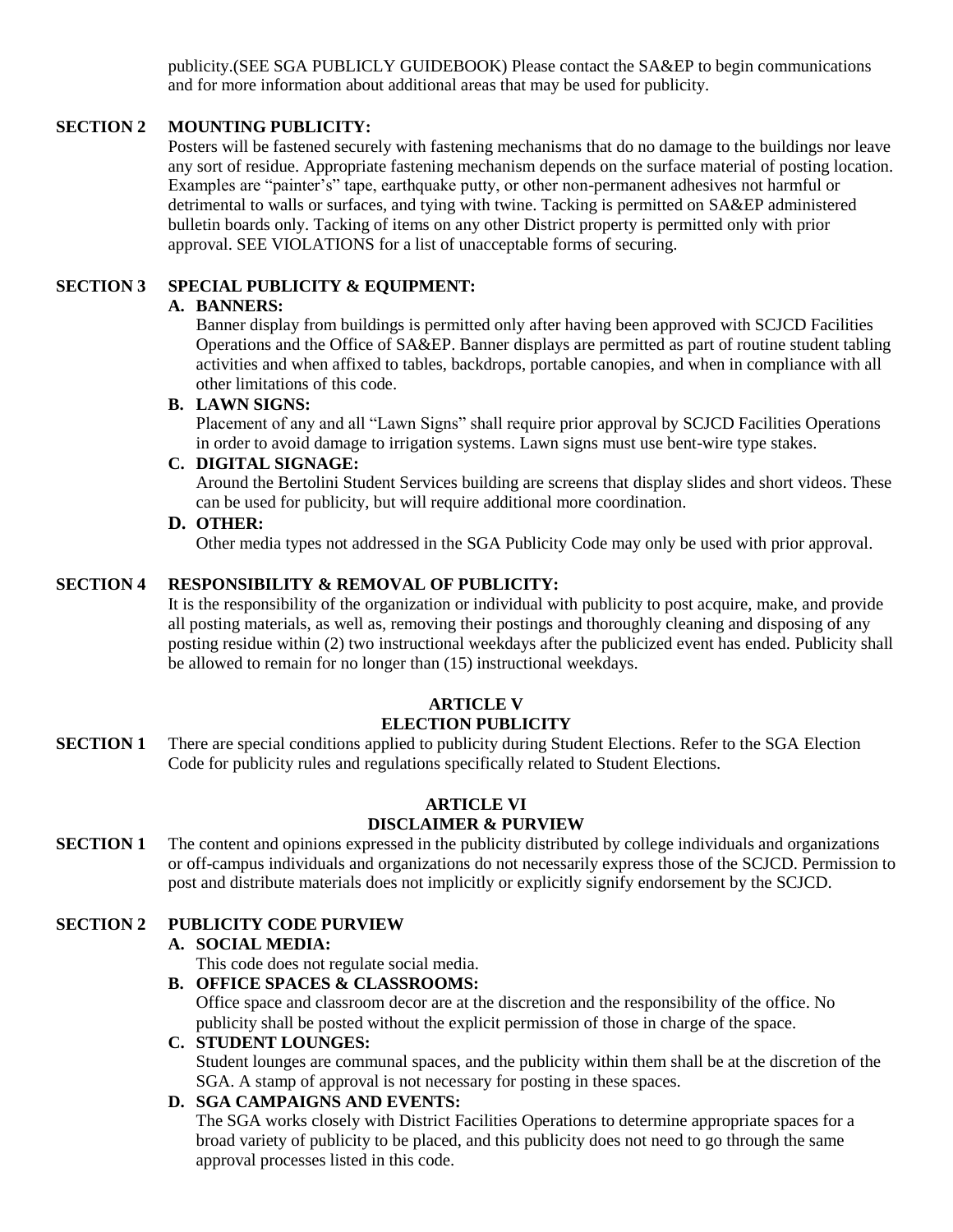### **E. DISTRICT EVENTS & DEPARTMENT :**

District Events work closely with District Facilities Operations to determine appropriate spaces for a broad variety of publicity to be placed, and this publicity does not need to go through the same approval processes listed in this code.

# **ARTICLE VII OFFENSIVE PUBLICITY & COMPLAINTS**

### **SECTION 1** While it is not the intention of the SCJCD to authorize the posting of material that may be deemed offensive, students, faculty, and staff are prohibited from removing any publicity without prior authorization. The offended party may address their complaint to the Dean of Student Affairs & Engagement Programs or the Dean of Facility Planning & Operations. Such party will then pursue the proper protocol for removal of publicity.

#### **ARTICLE VIII VIOLATIONS**

#### **SECTION 1 VIOLATIONS:**

- **A.** Any publicity without a Stamp of Approval and will be under the discretion of the SA&EP for its use.
- **B.** No publicity shall be attached or affixed over the top of any existing sign, safety device, light fixture or other existing form of publicity.
- **C.** No publicity shall be placed perpendicular to any location within (20) feet of City or County roadways adjacent to SCJCD property.
- **D.** Publicity will not be posted on any tree or any other non-consenting non-human organism.
- **E.** Publicity on windows (glass or plastic) or doors (panes or surfaces)
- **F.** Nailing, screwing, or bolting of items is not permitted.
- **G.** Chalking without permission on public property is considered a violation of California anti- graffiti laws.
- **H.** No forms of publicity will be placed on vehicles, including bikes, while on SCJCD campuses without prior permission of the vehicle owner.

#### **SECTION 2 CAMPUS PUBLICITY VIOLATIONS:**

- **A.** 1st violation: Verbal warning and removal of material
- **B.** 2nd violation: Written warning and removal of material
- **C.** 3rd violation: Loss of posting privileges, use of Student Art room and supplies for one month
- **D.** 4th violation: Loss of ALL Privileges (see above) for a full semester Continued violations may result in suspension of ALL club privileges for the remainder of the year and possible disciplinary action

#### **SECTION 3 OFF-CAMPUS PUBLICITY VIOLATIONS:**

ANY violation by an outside organization will result in loss of ALL posting and distribution privileges for a length of time to be determined by the Dean of SA&EP. Posting of materials without the college's permission is a misdemeanor violation of California Penal Code 556.

#### *Enabling Clause:*

*This SGA Publicity Code shall go into effect when approved in an SGA meeting and shall become operational on the day following SGA approval. These SGA Publicity Code are subordinate to and shall not conflict with to Federal Laws, California State Laws, the California Education Code, SCJCD Board Policy (specifically College Council Policy 8.5.6 and 8.5.6P), or the SCJCD SRJC Student Constitution.*

| <b>REVISION &amp; AMENDMENT DATES:</b> |                          |  |  |  |  |
|----------------------------------------|--------------------------|--|--|--|--|
| <b>Adoption: Unknown</b>               | Revised: CSA Fall 1979   |  |  |  |  |
| Revised: CSA Spring 1980               | Revised: CSA Spring 1990 |  |  |  |  |
| Revised: CSA Spring 1993               | Revised: CSA Spring 1995 |  |  |  |  |
| Revised: CSA Spring 1995               | Revised: CSA Spring 1999 |  |  |  |  |
| Revised: CSA Spring 2005               | Revised: CSA Spring 2008 |  |  |  |  |